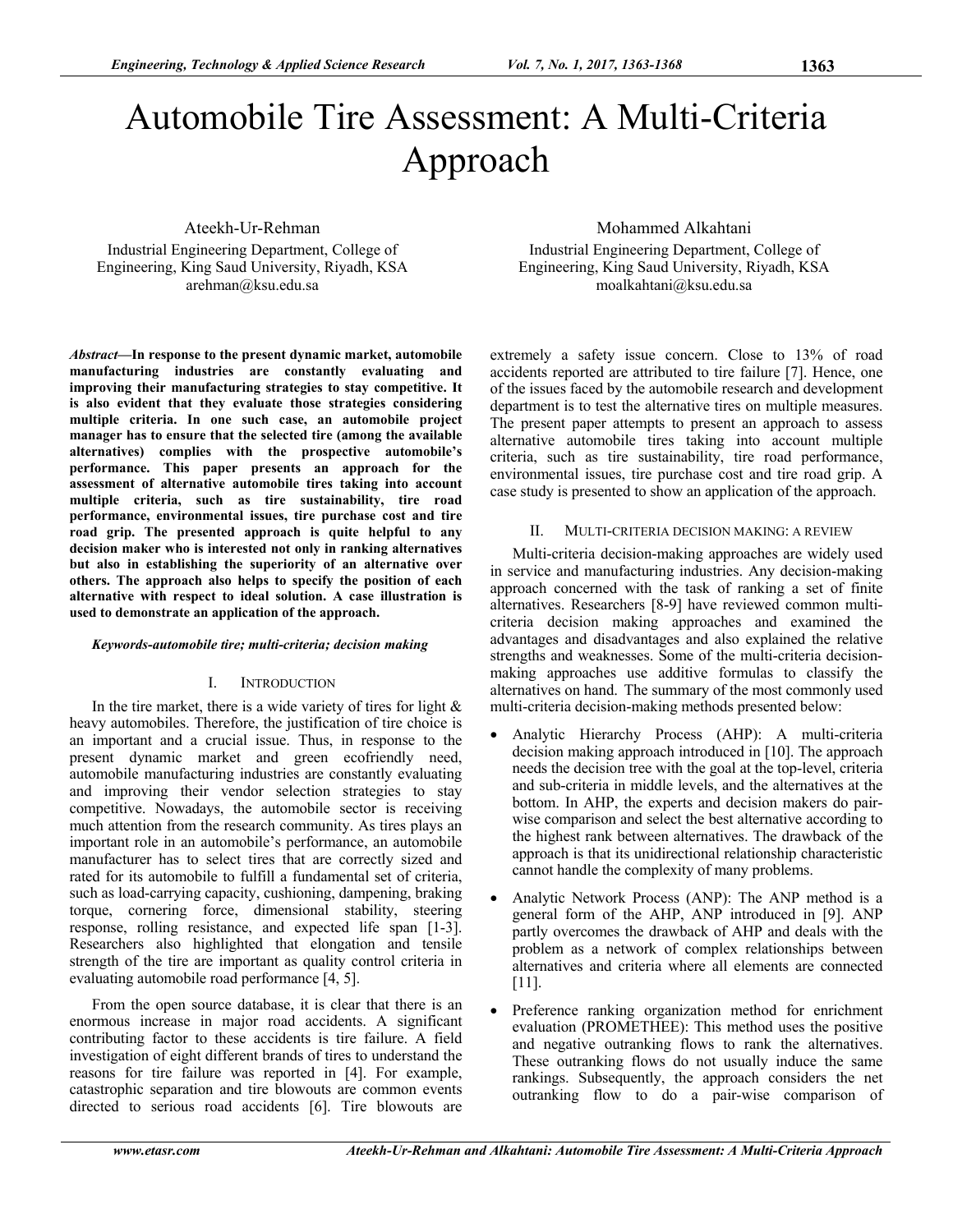alternatives to rank them with respect to multiple criteria [12].

- The elimination and choice translating reality (ELECTRE): The ELECTRE approach focused on the dominance relations between alternatives. It is based on outranking relationships, and uses thresholds of indifference  $\&$ preference to do pair-wise comparison between alternatives [13]. As the approach incorporates the fuzzy nature of decision-making, decision makers prefer the ELECTRE approach over the other approaches.
- The technique for order preference by similarity to ideal solutions (TOPSIS): This approach is based on the concept that the selected alternative should have the shortest distance from the positive ideal solution and the farthest distance from the negative ideal solution. The approach demarcates the positive ideal and negative ideal solutions. In this approach, the Euclidean distance approach is used to check the relative closeness of the alternatives to the ideal solution  $[14-15]$ .

In general, multi-criteria decision-making approaches have the following basic steps [15]: (a) Formulate of the decision tree using alternatives, criteria and sub-criteria (b) Determine the relative importance of the criteria and the impacts of the alternatives on these criteria. (c) Process the numerical values to find a ranking of each alternative. Apply value judgment on acceptable tradeoffs and evaluation, and (d) calculate final ranking and make decision.

Researchers and practitioners have adopted multi-criteria decision analysis in some industrial applications, such as in manufacturing technology investment decisions [16], for evaluation of energy plans [6] and for manufacturing nonfinancial justification [17]. In particular, automobile researchers adopted multi-criteria decision approach to select suitable tires for two-wheel drive tractors operating in sandy clay loam soils [18]. An intelligent tire model derived that can show the relationships between driving conditions and tire strain [19]. Similarly, a qualitative formula developed to estimate the tire wear [20].

#### III. COMPARATIVE ASSESSMENT : AN APPROACH

An integrated multi criteria approach for an automobile tire assessment presented here in this section. The approach evaluates the decision hierarchy and derives weights for each criteria and sub-criteria using AHP [9-10] (refer steps 1 to 3). These weights are further used to do comparative assessment using TOPSIS approach [14-15] (refer steps 4 to 9). The details about each step and calculations involved are presented here below.

#### *Step 1: Develop the decision hierarchy*

The approach needs a decision hierarchy, with the goal at the top-level, the criteria and the sub-criteria (attributes) in middle levels, and the alternatives at the bottom. Figure 1 illustrates the decision hierarchy.



#### *Step 2: Do pairwise comparisons of criteria and attributes*

In is recommends that these pairwise comparisons be carried out using verbal responses and or non-verbal responses [10]. For example, the decision maker asked to answer whether Criterion<sub>1</sub> and Criterion<sub>2</sub> are of equal importance or whether one is more important than the other. If he/she indicates that Criterion<sub>1</sub> is more important, later he/she has to specify is Criterion<sub>1</sub>: weakly more important, strongly more important, very strongly more important or extremely more important?

Resulted set of comparisons expressed in the form of criteria comparative matrix (CCM) as given below.

|        | Criteria $\downarrow \rightarrow C_1 \quad C_2 \quad C_k$ . |              |                      |  |           | $C_{1}$        |  |
|--------|-------------------------------------------------------------|--------------|----------------------|--|-----------|----------------|--|
|        |                                                             | $\mathbf{1}$ | $\mathbf X$          |  |           |                |  |
|        | C,                                                          | 1/x          | -1                   |  |           |                |  |
| $CCM=$ |                                                             |              |                      |  |           |                |  |
|        |                                                             |              | $\cdot$              |  |           |                |  |
|        |                                                             |              |                      |  |           |                |  |
|        |                                                             |              | $\ddot{\phantom{0}}$ |  | $\vert$ 1 | $1/\mathrm{v}$ |  |
|        |                                                             |              | ٠                    |  | v         |                |  |

In the above matrix, the criterion  $C_1$  is x times more important than criterion  $C_2$ . Similarly, do pairwise comparison for group of attributes for a given criterion. Resulted set of comparisons expressed in the form of attribute comparative matrix (ACM) as below.

|    | Attrb $\downarrow \rightarrow A_1 \ A_2 \ A_j \ A_n$ |                      |                      |                      |        |  |
|----|------------------------------------------------------|----------------------|----------------------|----------------------|--------|--|
|    |                                                      | $\mathbf{1}$         | z                    |                      |        |  |
|    |                                                      | 1/z                  |                      |                      |        |  |
| 1= |                                                      | $\ddot{\phantom{0}}$ | $\bullet$            | ٠                    |        |  |
|    |                                                      |                      | $\ddot{\phantom{0}}$ | $\ddot{\phantom{a}}$ |        |  |
|    |                                                      |                      | ٠                    |                      |        |  |
|    |                                                      | $\ddot{\phantom{0}}$ | $\ddot{\phantom{a}}$ |                      | $\sim$ |  |

In the above matrix, the attribute  $A_1$  is z times more important than attribute  $A_2$ .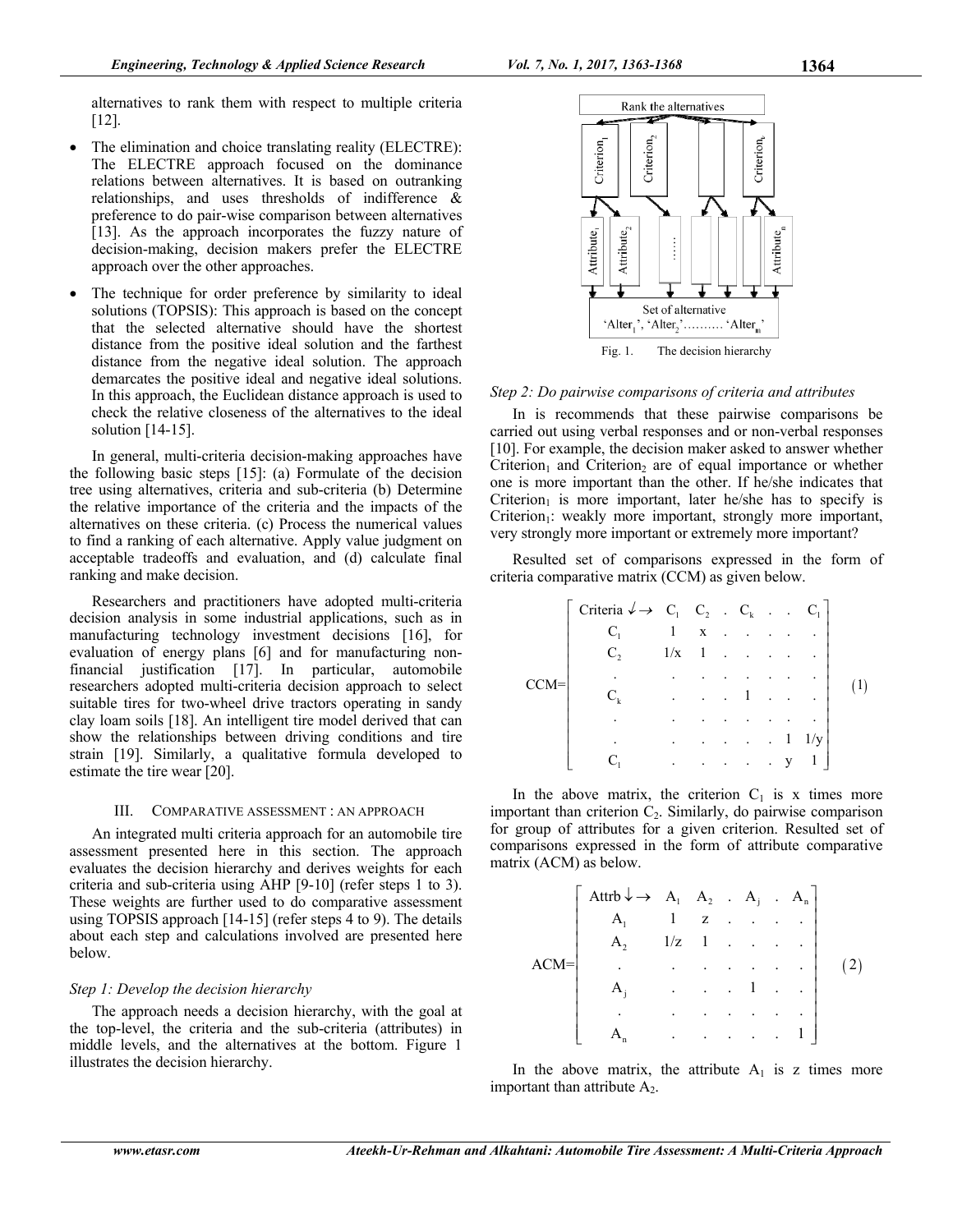## *Step 3: Transform the pairwise comparisons of attributes into attributes weight:*

After each comparison done, the obtained values converted by AHP process into a set of weights, which are then normalized. An approach based on eigenvalues is recommended [10]. Since this involves a relative complex mathematical procedure, software such as Super decision is used. These weights are subsequently used to get weighted normalized matrix. The normalized weights for attribute  $(W_i)$ expressed as (3).

$$
W_j = [W_1 \quad W_2 \quad . \quad W_{n-1} \quad W_n] \quad \text{for attributes} \quad (3)
$$

## *Step 4: Establish decision matrix and calculate normalized decision matrix:*

Qualitative and quantitative data for given alternatives expressed as decision matrix (DM) as given below.

$$
DM = \begin{bmatrix} \downarrow \rightarrow & A_1 & A_j & A_n \\ \text{Alter}_1 & X_{11} & \cdots & X_{1n} \\ \vdots & \vdots & \vdots & \vdots \\ \text{Alter}_i & X_{i1} & X_{ij} & X_{in} \\ \vdots & \vdots & \vdots & \vdots \\ \text{Alter}_m & X_{m1} & \cdots & X_{mn} \end{bmatrix}
$$
 (4)

In the above matrix (4) 1 to m are alternatives and 1 to n are the attributes.  $X_{11}$  represents data entry for an alternative (Alter<sub>1</sub>) with respect to an attribute  $(A_1)$ . This information is further treated as a decision matrix and transformed into the normalized decision matrix (NDM). The NDM represents relative performance of existing alternatives and represented in matrix form as.

$$
NDM = \begin{bmatrix}\ni \downarrow j \rightarrow & A_1 & . & A_j & . & A_n \\
A \text{Iter}_1 & R_{11} & . & . & . & R_{1n} \\
 & . & . & . & . & . & . \\
A \text{Iter}_i & R_{i1} & . & R_{ij} & . & R_{in} \\
 & . & . & . & . & . \\
A \text{Iter}_m & R_{m1} & . & . & . & R_{mn}\n\end{bmatrix}
$$
\n(5)

The NDM data obtained using DM and (6).

$$
R_{ij} = \frac{X_{ij}}{\sqrt{\sum_{i} X_{ij}^2}}
$$
 (6)

In  $(6)$ ,  $X_{ii}$  is measured value of alternative i with respect to attribute j and  $R_{ii}$  is the normalized score for alternative i w.r.t attribute j.

## *Step 5: Construct the weighted normalized decision matrix:*

This step uses of set of criteria and attributes weight obtained at step 3. Thus the normalized decision matrix value  $R_{ij}$  is converted into the weighted normalized. The WDM data is obtained using (8).

## *Step 6: Establish the ideal and negative ideal solution:*

Let  $J_{\text{max}}$  be the set of attributes (where preference is 'maximum value') and  $J_{min}$  be the set of negative attributes (where preference is 'minimum value'). The positive ideal solution set expressed as (9).

$$
WDM = \begin{bmatrix}\ni \downarrow j \rightarrow & A_1 & . & A_j & . & A_n \\
Alter_1 & V_{11} & . & . & . & V_{1n} \\
\vdots & \vdots & \vdots & \vdots & \vdots \\
Alter_i & V_{i1} & . & V_{ij} & . & V_{in} \\
\vdots & \vdots & \vdots & \vdots & \vdots \\
Alter_m & V_{m1} & . & . & V_{mn}\n\end{bmatrix}
$$
\n(7)\n
$$
V_{ij} = W_j \times R_{ij}
$$
\n(8)\n
$$
V^* = \{V_1^*, V_2^*, \dots V_j^*, \dots, V_n^*\}
$$
\n(9)

In  $(9)$ ,

$$
V_{ij}^* = \{ \max V_{ij} \text{ if } (j \in J_{max}) \text{ or } \min V_{ij} \text{ if } (j \in J_{min}) \}
$$

The negative ideal solution set expressed as below.

$$
V^{'} = \left\{ V_{1}^{'} , V_{2}^{'} , \ldots V_{j}^{'} , \ldots \ldots V_{n}^{'} \right\} \quad (10)
$$

Where  $V'_{j} = \{\min V_{ij} \text{ if } (j \in J_{max}) \text{ or } \max V_{ij} \text{ if } (j \in J_{min})\}$ 

*Step 7: Establish the separation measures for each alternative:* 

The separation measure for an alternative from the ideal alternative  $S^*$  is established using (11).

$$
S_{i}^{*} = \left[ \sum_{j} \left( V_{j}^{*} - V_{ij} \right)^{2} \right]^{\frac{1}{2}} \quad (11)
$$

Similarly, the separation measure for an alternative from the worst alternative  $\hat{S}_i$  is established using (12).

$$
S'_{i} = \left[ \sum_{j} (V'_{j} - V_{ij})^{2} \right]^{1/2}
$$
 (12)

In above (11) and (12), the number of alternatives varies from 1 to m,  $V_{ij}$  is weighted normalized data for an alternative i with respect to an attribute j.

## *Step 8: Establish the relative closeness of an alternative with respect to the ideal solution:*

The closeness measure  $C^*$  for an alternative with respect to the ideal alternative established using (13).

$$
C_i^* = \frac{S_i^{'}}{(S_i^* + S_i^{'})} \quad (13)
$$

Where,  $S_{i}^{*}$  is the separation measure for an alternative from the ideal alternative, and  $S_i$  is the separation measure for an alternative from the worst alternative and while,  $C^*$  is the closeness measure. Note  $C_i^*$  satisfies  $0 \leq C_i^* \leq 1$ . The obtained values of  $V_{ij}$ ,  $V^*_{j}$ ,  $V^{'j}$ ,  $S^*_{i}$ ,  $S^{'j}$  and  $C^*_{i}$  in matrix form as closeness matrix (CM) (refer to  $(14)$ ).

## *Step 9: Select the best alternative:*

Finally the alternatives ranked in descending order based on closeness value C\* i.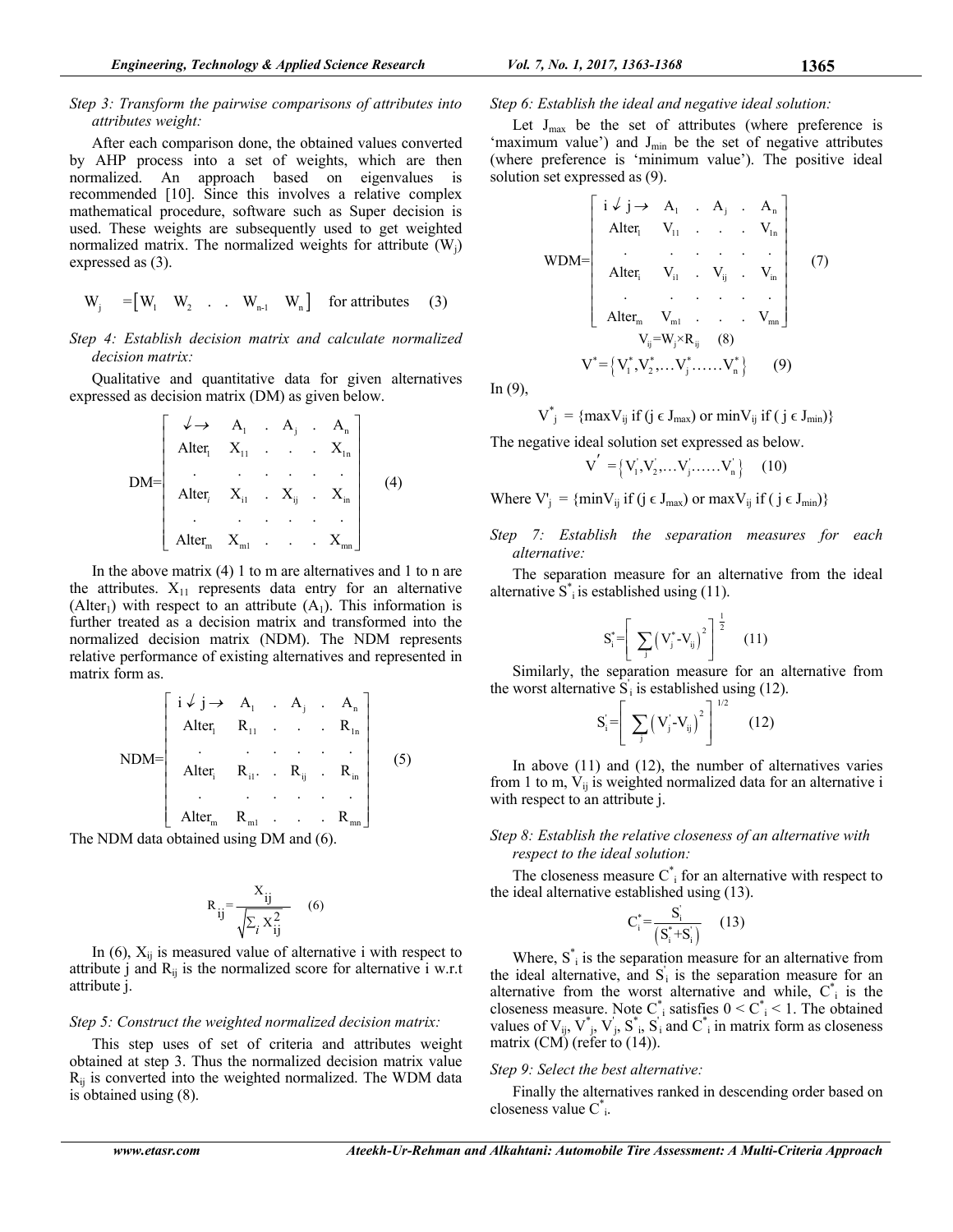$$
CM = \begin{bmatrix}\ni \n\downarrow j \rightarrow & A_1 & A_2 & A_1 & S_1^* & S_1^* & C_1^* \\
AIter_1 & V_{11} & V_{12} & V_{1n} & S_1^* & S_1^* & C_1^* \\
AIter_2 & V_{21} & V_{22} & V_{2n} & S_2^* & S_2 & C_2^* \\
\vdots & \vdots & \vdots & \vdots & \vdots & \vdots & \vdots \\
AIter_m & V_{m1} & V_{m2} & V_{mn} & S_m^* & S_m^* & C_m^* \\
V_j^* & \vdots & \vdots & \vdots & \vdots & \vdots & \vdots \\
V_j^* & \vdots & \vdots & \vdots & \vdots & \vdots & \vdots & \vdots \\
V_j^* & \vdots & \vdots & \vdots & \vdots & \vdots & \vdots & \vdots \\
V_j^* & \vdots & \vdots & \vdots & \vdots & \vdots & \vdots & \vdots \\
V_j^* & \vdots & \vdots & \vdots & \vdots & \vdots & \vdots & \vdots \\
V_j^* & \vdots & \vdots & \vdots & \vdots & \vdots & \vdots \\
V_j^* & \vdots & \vdots & \vdots & \vdots & \vdots & \vdots \\
V_j^* & \vdots & \vdots & \vdots & \vdots & \vdots & \vdots \\
V_j^* & \vdots & \vdots & \vdots & \vdots & \vdots & \vdots \\
V_j^* & \vdots & \vdots & \vdots & \vdots & \vdots & \vdots \\
V_j^* & \vdots & \vdots & \vdots & \vdots & \vdots & \vdots \\
V_j^* & \vdots & \vdots & \vdots & \vdots & \vdots & \vdots \\
V_j^* & \vdots & \vdots & \vdots & \vdots & \vdots \\
V_j^* & \vdots & \vdots & \vdots & \vdots & \vdots \\
V_j^* & \vdots & \vdots & \vdots & \vdots & \vdots \\
V_j^* & \vdots & \vdots & \vdots & \vdots & \vdots \\
V_j^* & \vdots & \vdots & \vdots & \vdots & \vdots \\
V_j^* & \vdots & \vdots & \vdots & \vdots & \vdots \\
V_j^* & \vdots & \vdots & \vdots & \vdots & \vdots \\
V_j^* & \vdots & \vdots & \vdots & \vdots & \vdots \\
V_j^
$$

#### IV. APPLICATION OF THE APPROACH

At the start the general goal was stated as 'to rank the available alternative tires'. There were five criteria considered such as tire sustainability (TSU), tire performance (TP), tire grip (TG), tire environmental hazard (TEH) and tire cost (TC). As shown in Figure 2, these criteria were further fragmented down into attributes at next level. For example, criterion tire sustainability, the attributes tire carrying load capacity (TLC), tire cushioning, and tire long lasting (TLL) quantified. Similarly, for criterion tire performance, the attributes tire thread depth (TTD) and tire maximum speed (TS) measured. Whereas, for criterion tire environmental hazard, the attributes tire noise pollution (TNP) and tire rolling resistance (TRR) measured. And, for criterion tire grip, the attributes such as tire dry grip (TDG) and tire wet grip (TWG) scores obtained. Finally, the alternatives added in the lower level to the hierarchy.



Fig. 2. Automobile tire decision hierarchy

Pairwise comparisons carried out using quantitative and qualitative responses. For example, in order to assess whether TSU and TP criteria had equal importance or whether one was more important than the other. If the professional indicated that TP was more important, then he was later asked if the TP was weakly more important, strongly more important, very strongly more important, or extremely more important. Likewise, pairwise comparisons were carried out.

The obtained pairwise comparative data expressed (refer to (1)) as in the form of criteria comparative matrix (CCM). In the following CCM matrix, the TSU quantified 3 times more important than criterion TP. Subsequently, decision makers asked to do pairwise comparison of attributes for each criterion. The outcome of experts' opinion expressed (refer to (2)) as ACM matrix.

|        | Criteria $\rightarrow$ TSU TP TEH TG TC |                                                                            |                          |                  |              |                 |         |     |
|--------|-----------------------------------------|----------------------------------------------------------------------------|--------------------------|------------------|--------------|-----------------|---------|-----|
|        | TSU*                                    | 1                                                                          | 3                        | $\overline{4}$   | 2            | 2               |         |     |
| CCM=   | TP                                      | 0.33                                                                       | $\frac{1}{2}$            | $\overline{2}$   | 0.5          | 0.33            |         |     |
|        | <b>TEH</b>                              | 0.25                                                                       |                          | $0.5 \quad 1$    | 0.5          | 0.33            |         |     |
|        | TG                                      |                                                                            | $0.5 \t 2$               | 2                | $\mathbf{1}$ | 2               |         |     |
|        | TC                                      | 0.5                                                                        | $\overline{\phantom{a}}$ | 3                | 0.5          |                 |         |     |
|        | for TSU*                                | TLC TCU                                                                    |                          | TLL <sup>-</sup> |              |                 |         |     |
|        | TLC                                     | $\mathbf{1}$                                                               | 3                        | 0.5              |              | for TEH TNP TRR |         |     |
|        | <b>TCU</b>                              | 0.33                                                                       | $\,$ 1 $\,$              | 0.33             | TNP<br>TRR   |                 | -1<br>2 | 0.5 |
|        | <b>TLL</b>                              | 2                                                                          | 3                        |                  |              |                 |         |     |
| $ACM=$ |                                         |                                                                            |                          |                  |              |                 |         |     |
|        |                                         | $\lceil \text{for TG} \rceil$ TDG TWG $\lceil \text{for TP} \rceil$ TTD TS |                          |                  |              |                 |         |     |
|        | <b>TDG</b>                              | 1                                                                          |                          | 3                | <b>TTD</b>   | - 1             | 2       |     |
|        | TWG                                     | 0.33                                                                       |                          | 1                | <b>TS</b>    | 0.5             |         |     |

\*Refer to Figure 2

The cell values in the above set of matrices represent pairwise comparison of attributes for the given criterion. As presented, decision makers stated that for the given criterion TSU, the attribute TLC was three-time more important than TCU, and while TLL was three times more important than TCU and two times more important than TLC. After pairwise comparison of attribute, the obtained scores converted into normalized weights (refer to (3)). The obtained normalized weights were as:

|  |  |  |  |  | $\text{W}_{\text{j}}\text{=}\begin{bmatrix} \text{TLC} & \text{TCU} & \text{TLL} & \text{TNP} & \text{TRR} & \text{TTD} & \text{TS} & \text{TDG} & \text{TWG} & \text{TC} \\ 0.0807 & 0.0337 & 0.1228 & 0.0809 & 0.1619 & 0.1619 & 0.0809 & 0.1823 & 0.0607 & 0.0288 \end{bmatrix}.$ |  |
|--|--|--|--|--|--------------------------------------------------------------------------------------------------------------------------------------------------------------------------------------------------------------------------------------------------------------------------------------|--|
|  |  |  |  |  |                                                                                                                                                                                                                                                                                      |  |

Table I presents the list of the alternative tires. It highlights the performance of alternative tires aligned with multiple criteria and their attributes. As presented in Table I, qualitative and quantitative data for given alternatives expressed (refer to (4)) as decision matrix (DM). It is clear that each attributes have different dimensions to measure. There is a need to transform various attribute dimensions into non-dimensional attributes, and to do neutral comparisons across criteria and attributes. The obtained outcome is presented in Table II. Taking into account each of these normalize decision matrix and attribute weights for each alternative, weighted normalized decision matrix derived using (9), the derived outcome is as presented in Table III. Subsequently, attributes categorized into two sets as Vj\* and V'j, the set of maximization attributes and minimization attributes.

In Table III, Wj is weight for attribute  $j$ , Vj\* is ideal solution for attribute j, and Vj is negative ideal solution for attribute j. Subsequently, to perform the sensitivity analysis, in the presented approach different set of weights used (Table IV). The separation measure for all alternative tires and their closeness value with respect to the best and worst solution obtained and corresponding closeness score Ci\* for each alternative presented in Table V. Subsequently, these alternative tires are ranked based on closeness score Ci\*. In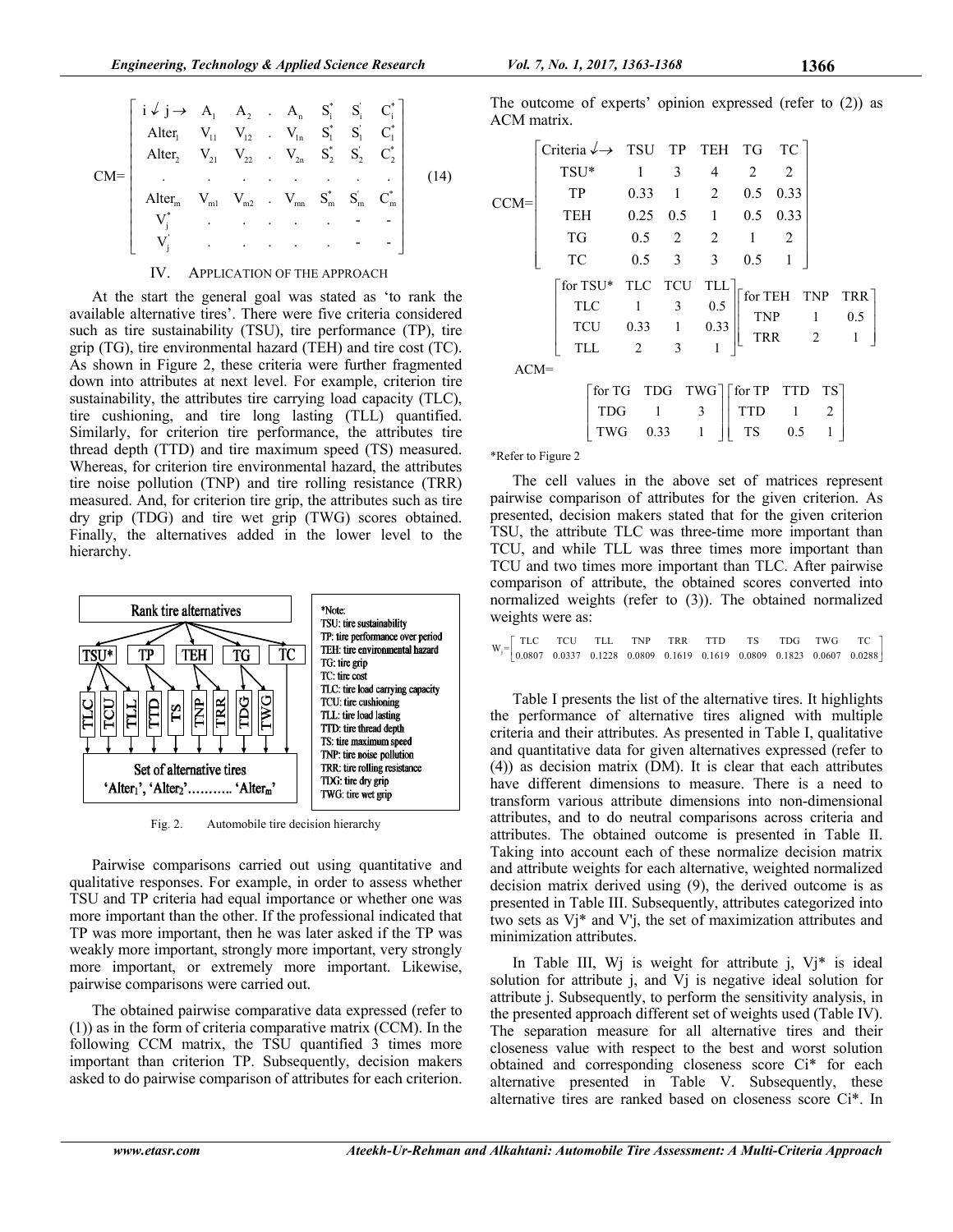Table V, Si\* is separation measure for given alternative i from ideal alternative, Sj is separation measure for given alternative i from negative ideal alternative and Ci\* is closeness measure for alternative i.

TABLE I. INPUT DATA FOR ASSESSMENT OF ALTERNATIVE TIRES

|                                                                         |      |      | TSU*           |              |              | TP        |   |                | TEH        | ТC                             |               | TG            |  |
|-------------------------------------------------------------------------|------|------|----------------|--------------|--------------|-----------|---|----------------|------------|--------------------------------|---------------|---------------|--|
| Tire                                                                    |      | ТLC  | <b>TCU</b>     | TLL          | TTD          | <b>TS</b> |   | <b>TNP</b>     | <b>TRR</b> | TC                             | <b>TDG</b>    | TWG           |  |
| Codes                                                                   | max# |      | max            | max          | max          | max       |   | min            | min        | min                            | max           | max           |  |
|                                                                         |      | kg   |                | scale months | mm           | Km/hr     |   | ratio          | ratio      | S                              | $\frac{0}{0}$ | $\frac{0}{0}$ |  |
| <b>T01</b>                                                              |      | 1060 | 3              | 12           | 8.2          | 180       |   | 5.5            | 18         | 5                              | 91.8          | 54            |  |
| T <sub>0</sub> 2                                                        |      | 1090 | 5              | 30           | 9            | 200       |   | $\overline{c}$ | 12         | 3                              | 95.2          | 58            |  |
| T <sub>0</sub> 3                                                        |      | 1120 | 4              | 24           | 9            | 200       |   | $\overline{4}$ | 14         | 5                              | 94.5          | 57.5          |  |
| T04                                                                     |      | 1060 | $\overline{c}$ | 18           | 8.4          | 190       |   | 6              | 16         | 5                              | 92            | 53            |  |
| <b>T05</b>                                                              |      | 1090 | 3              | 20           | 8.6          | 200       |   | 5.5            | 18         | 3                              | 91.5          | 55            |  |
| T06                                                                     |      | 1090 | 4              | 20           | 8.6          | 210       |   | 3              | 14         | 2                              | 92.7          | 58.8          |  |
| <b>T07</b>                                                              |      | 1000 | 4              | 24           | 8.6          | 200       |   | 3              | 13         | $\overline{c}$                 | 93            | 56.5          |  |
| <b>T08</b>                                                              |      | 1060 | 3              | 18           | 8.4          | 170       |   | 5              | 17         | 3                              | 90            | 53.2          |  |
| T <sub>09</sub>                                                         |      | 1090 | 5              | 30           | 8.6          | 190       |   | 3.5            | 15         | 5                              | 95.8          | 56            |  |
| T <sub>10</sub>                                                         |      | 1060 | 4              | 20           | 8.8          | 210       |   | 2.5            | 13         | 1                              | 95            | 57            |  |
| T11                                                                     |      | 925  | 3              | 18           | 8.4          | 210       |   | 6              | 18         | 4                              | 89            | 53            |  |
| T <sub>12</sub>                                                         |      | 1120 | 4              | 18           | 8.8          | 210       |   | 4.5            | 12         | 3                              | 93            | 55.7          |  |
| T <sub>13</sub>                                                         |      | 1120 | 5              | 24           | 9            | 180       |   | 3.5            | 16         | $\overline{c}$                 | 94.5          | 56.7          |  |
| TCU Score                                                               |      |      | Very good      |              | Good         |           |   | Satisfactory   |            | Average                        |               | Below average |  |
|                                                                         |      | 5    |                |              | 4            |           |   | 3              |            | 2                              |               |               |  |
| TC Score                                                                |      |      | Above \$500    |              | \$400 to 500 |           |   |                |            | \$250 to 400 \\ \ \$150 to 250 | Below \$150   |               |  |
|                                                                         |      |      | 5              |              | 4            |           | 3 |                |            | 2                              |               |               |  |
| Note: *Refer Figure 2, max: objective maximize, min: objective minimize |      |      |                |              |              |           |   |                |            |                                |               |               |  |

TABLE II. NORMALIZED SCORES FOR EACH ATTRIBUTE & ALTERNATIVE

| $\overline{\text{Codes}\downarrow}$ | TLC  | <b>TCU</b> | <b>TLL</b> | <b>TTD</b> | TS   | <b>TNP</b> | <b>TRR</b> | TС   | <b>TDG</b> | <b>TWG</b> |
|-------------------------------------|------|------------|------------|------------|------|------------|------------|------|------------|------------|
| T <sub>0</sub> 1                    | 0.27 | 0.21       | 0.15       | 0.26       | 0.25 | 0.35       | 0.33       | 0.39 | 0.27       | 0.27       |
| T <sub>02</sub>                     | 0.28 | 0.36       | 0.38       | 0.29       | 0.28 | 0.13       | 0.22       | 0.23 | 0.28       | 0.29       |
| T <sub>0</sub> 3                    | 0.29 | 0.29       | 0.31       | 0.29       | 0.28 | 0.25       | 0.25       | 0.39 | 0.28       | 0.29       |
| T <sub>04</sub>                     | 0.27 | 0.14       | 0.23       | 0.27       | 0.27 | 0.38       | 0.29       | 0.39 | 0.27       | 0.26       |
| T <sub>05</sub>                     | 0.28 | 0.21       | 0.25       | 0.28       | 0.28 | 0.35       | 0.33       | 0.23 | 0.27       | 0.27       |
| T <sub>06</sub>                     | 0.28 | 0.29       | 0.25       | 0.28       | 0.30 | 0.19       | 0.25       | 0.16 | 0.28       | 0.29       |
| <b>T07</b>                          | 0.26 | 0.29       | 0.31       | 0.28       | 0.28 | 0.19       | 0.24       | 0.16 | 0.28       | 0.28       |
| <b>T08</b>                          | 0.27 | 0.21       | 0.23       | 0.27       | 0.24 | 0.32       | 0.31       | 0.23 | 0.27       | 0.26       |
| T <sub>09</sub>                     | 0.28 | 0.36       | 0.38       | 0.28       | 0.27 | 0.22       | 0.27       | 0.39 | 0.29       | 0.28       |
| T <sub>10</sub>                     | 0.27 | 0.29       | 0.25       | 0.28       | 0.30 | 0.16       | 0.24       | 0.08 | 0.28       | 0.28       |
| T11                                 | 0.24 | 0.21       | 0.23       | 0.27       | 0.30 | 0.38       | 0.33       | 0.31 | 0.27       | 0.26       |
| T <sub>12</sub>                     | 0.29 | 0.29       | 0.23       | 0.28       | 0.30 | 0.29       | 0.22       | 0.23 | 0.28       | 0.28       |
| T <sub>13</sub>                     | 0.29 | 0.36       | 0.31       | 0.29       | 0.25 | 0.22       | 0.29       | 0.16 | 0.28       | 0.28       |

TABLE III. WEIGHTED NORMALIZED SCORES FOR EACH ATTRIBUTE & ALTERNATIVE

| <b>Codes</b> !    | <b>TLC</b> | <b>TCU</b> | <b>TLL</b> | <b>TTD</b> | <b>TS</b> | <b>TNP</b> | <b>TRR</b>         | ТC    | <b>TDG</b>                                                             | <b>TWG</b> |
|-------------------|------------|------------|------------|------------|-----------|------------|--------------------|-------|------------------------------------------------------------------------|------------|
| $W_i \rightarrow$ |            |            |            |            |           |            |                    |       | $[0.08070.03370.1282]0.1619]0.0809]0.0809]0.1619]0.0288]0.1823]0.0607$ |            |
| <b>T01</b>        | 0.022      | 0.007      | 0.020      | 0.043      | 0.021     |            | $0.028 \mid 0.053$ | 0.011 | 0.050                                                                  | 0.016      |
| T <sub>02</sub>   | 0.023      | 0.012      | 0.049      | 0.047      | 0.023     | 0.010      | 0.035              | 0.007 | 0.052                                                                  | 0.018      |
| T <sub>0</sub> 3  | 0.023      | 0.010      | 0.039      | 0.047      | 0.023     | 0.021      | 0.041              | 0.011 | 0.051                                                                  | 0.017      |
| T <sub>04</sub>   | 0.022      | 0.005      | 0.029      | 0.044      | 0.022     | 0.031      | 0.047              | 0.011 | 0.050                                                                  | 0.016      |
| T <sub>05</sub>   | 0.023      | 0.007      | 0.033      | 0.045      | 0.023     | 0.028      | 0.053              | 0.007 | 0.050                                                                  | 0.017      |
| T <sub>06</sub>   | 0.023      | 0.010      | 0.033      | 0.045      | 0.024     | 0.015      | 0.041              | 0.004 | 0.050                                                                  | 0.018      |
| <b>T07</b>        | 0.021      | 0.010      | 0.039      | 0.045      | 0.023     | 0.015      | 0.038              | 0.004 | 0.051                                                                  | 0.017      |
| <b>T08</b>        | 0.022      | 0.007      | 0.029      | 0.044      | 0.019     |            | $0.026 \mid 0.050$ | 0.007 | 0.049                                                                  | 0.016      |
| T <sub>09</sub>   | 0.023      | 0.012      | 0.049      | 0.045      | 0.022     | 0.018      | 0.044              | 0.011 | 0.052                                                                  | 0.017      |
| T <sub>10</sub>   | 0.022      | 0.010      | 0.033      | 0.046      | 0.024     | 0.013      | 0.038              | 0.002 | 0.052                                                                  | 0.017      |
| T <sub>11</sub>   | 0.019      | 0.007      | 0.029      | 0.044      | 0.024     | 0.031      | 0.053              | 0.009 | 0.048                                                                  | 0.016      |
| T <sub>12</sub>   | 0.023      | 0.010      | 0.029      | 0.046      | 0.024     | 0.023      | 0.035              | 0.007 | 0.051                                                                  | 0.017      |
| T <sub>13</sub>   | 0.023      | 0.012      | 0.039      | 0.047      | 0.021     | 0.018      | 0.047              | 0.004 | 0.051                                                                  | 0.017      |
| $V^*$             | 0.023      | 0.012      | 0.049      | 0.047      | 0.024     | 0.010      | 0.035              | 0.002 | 0.052                                                                  | 0.018      |
| $V_i$             | 0.019      | 0.005      | 0.020      | 0.043      | 0.019     | 0.031      | 0.053              | 0.011 | 0.048                                                                  | 0.016      |

| Weight      |                                                              | <b>Attribute</b> |      |            |                 |            |            |      |     |         |  |  |  |
|-------------|--------------------------------------------------------------|------------------|------|------------|-----------------|------------|------------|------|-----|---------|--|--|--|
| <b>Used</b> | TLC                                                          | <b>TCU</b>       | TLL  | <b>TTD</b> | TS <sup>T</sup> | <b>TNP</b> | <b>TRR</b> | TC   |     | TDG TWG |  |  |  |
| AHP         | 0.08070.03370.12820.16190.08090.08090.16190.02880.18230.0607 |                  |      |            |                 |            |            |      |     |         |  |  |  |
| Equal       | 0.1                                                          | 0.1              | 0.1  | 0.1        | 0.1             | 0.1        | 0.1        | 0.1  | 0.1 | 0.1     |  |  |  |
| Unequal     | 0.05                                                         | 0.05             | 0.05 | 0.05       | 0.1             | 0.05       | 0.1        | 0.01 | 0.5 | 0.04    |  |  |  |

| TABLE V. |  | SEPARATION MEASURES AND RELATIVE CLOSENESS FOR EACH               |
|----------|--|-------------------------------------------------------------------|
|          |  | ALTERNATIVE TIRE FROM IDEAL SOLUTION AND RANK OF ALTERNATIVE TIRE |

| <b>Tire</b>      |         |                   | if AHP weights were<br>given to all attribute |                |         | if equal weights<br>were given to all<br>attribute |         |                | if unequal random<br>weights were given to<br>attributes |                |         |                         |
|------------------|---------|-------------------|-----------------------------------------------|----------------|---------|----------------------------------------------------|---------|----------------|----------------------------------------------------------|----------------|---------|-------------------------|
| Codes            | $S_i^*$ | $S_i^{\prime}$    | $C_i^*$                                       | Rank           | $S_i^*$ | $S_i^{\prime}$                                     | $C_i^*$ | Rank           | $S_i^*$                                                  | $S_i^{\prime}$ | $C_i^*$ | Rank                    |
| <b>T01</b>       | 0.041   |                   | 0.005 0.108                                   |                |         | 13 0.049 0.009 0.153                               |         | 13             | $0.022$ 0.006 0.105                                      |                |         | 13                      |
| T <sub>02</sub>  |         |                   | 0.005 0.042 0.899                             | 1              |         | 0.016 0.045 0.743                                  |         | 1              | 0.002 0.025 0.856                                        |                |         | 1                       |
| T <sub>0</sub> 3 |         |                   | 0.018 0.027 0.596                             | 6              |         | 0.036 0.027 0.429                                  |         | 8              | 0.010 0.017 0.561                                        |                |         | 5                       |
| T <sub>04</sub>  |         |                   | 0.033 0.012 0.268                             | 11             |         | 0.049 0.010 0.165                                  |         | 12             | 0.021 0.008 0.259                                        |                |         | 10                      |
| <b>T05</b>       |         |                   | 0.031 0.015 0.330                             | 9              |         | 0.035 0.021 0.376                                  |         | 9              | 0.020 0.009 0.339                                        |                |         | 9                       |
| T <sub>06</sub>  |         |                   | $\overline{0.019}$ 0.026 0.580                | $\overline{7}$ |         | 0.018 0.037 0.668                                  |         | 5              | 0.010 0.017 0.589                                        |                |         | 6                       |
| <b>T07</b>       |         |                   | 0.013 0.031 0.709                             | $\mathfrak{D}$ |         | 0.015 0.038 0.716                                  |         | 3              | 0.008 0.019 0.711                                        |                |         | $\overline{\mathbf{4}}$ |
| <b>T08</b>       |         |                   | 0.030 0.013 0.298                             |                |         | 10 0.034 0.020 0.371                               |         |                | 10 0.020 0.007 0.311                                     |                |         | 11                      |
| T <sub>09</sub>  |         |                   | 0.015 0.035 0.696                             | 3              |         | 0.033 0.036 0.521                                  |         | 6              | 0.008 0.021 0.653                                        |                |         | 3                       |
| T10              |         |                   | $\overline{0.017}$ 0.029 0.633                | 4              |         | 0.015 0.044 0.742                                  |         | $\mathfrak{D}$ | 0.008 0.020 0.647                                        |                |         | $\overline{2}$          |
| T <sub>11</sub>  |         |                   | 0.035 0.011 0.244                             |                |         | 120.0420.0140.25211                                |         |                | 0.023 0.008 0.245                                        |                |         | 12                      |
| T12              |         | 0.024 0.024 0.497 |                                               | 8              |         | 0.028 0.028 0.500                                  |         | $\tau$         | 0.012 0.017 0.497                                        |                |         | 8                       |
| T13              |         |                   | 0.018 0.027 0.604                             | 5              |         | 0.017 0.039 0.701                                  |         | $\overline{4}$ | 0.011 0.018 0.611                                        |                |         | 7                       |

#### V. DISCUSSION

For an automobile project in Saudi Arabia, the goal set was to use a scientific multi criteria approach to make sure that the selected tire (among available alternatives) complies with prospective automobile performance. For the assessment of alternative automobile tires multiple criteria, such as tire sustainability, tire road performance, environmental issues, tire purchase cost and tire road grip are taken into account by the decision makers. The decision makers were interested not only in ranking alternatives but also in establishing the superiority of an alternative over others. There are varieties of attributes which may either support or oppose a particular alternative. By employing a single attribute analysis, as presented in Table III, it is evident that each given attribute produced significantly different preference choices. For example, if one chooses to maximize TCU (tire cushioning) of the automobile the first three preferences are tire T02, T09 and T13. Whereas to minimize tire noise pollution (TNP) the first three preferences are T02, T10 and T06. So it is observed that a multiple criteria analysis approach is more suitable than a single criterion analysis. When considering multiple criteria and attributes, the presented approach used ten attributes to assess alternative tires.

Similarly, using expert opinion and pairwise comparison of attributes, weighted normalized weights for each attributes obtained. Further considering multiple attributes, their corresponding weights and objective function; thirteen alternative tires evaluated. From Table V it is clear that alternative tire T02 is the first, and T01 is the last preferred choice, if AHP weights are assigned to each attributes. In case,